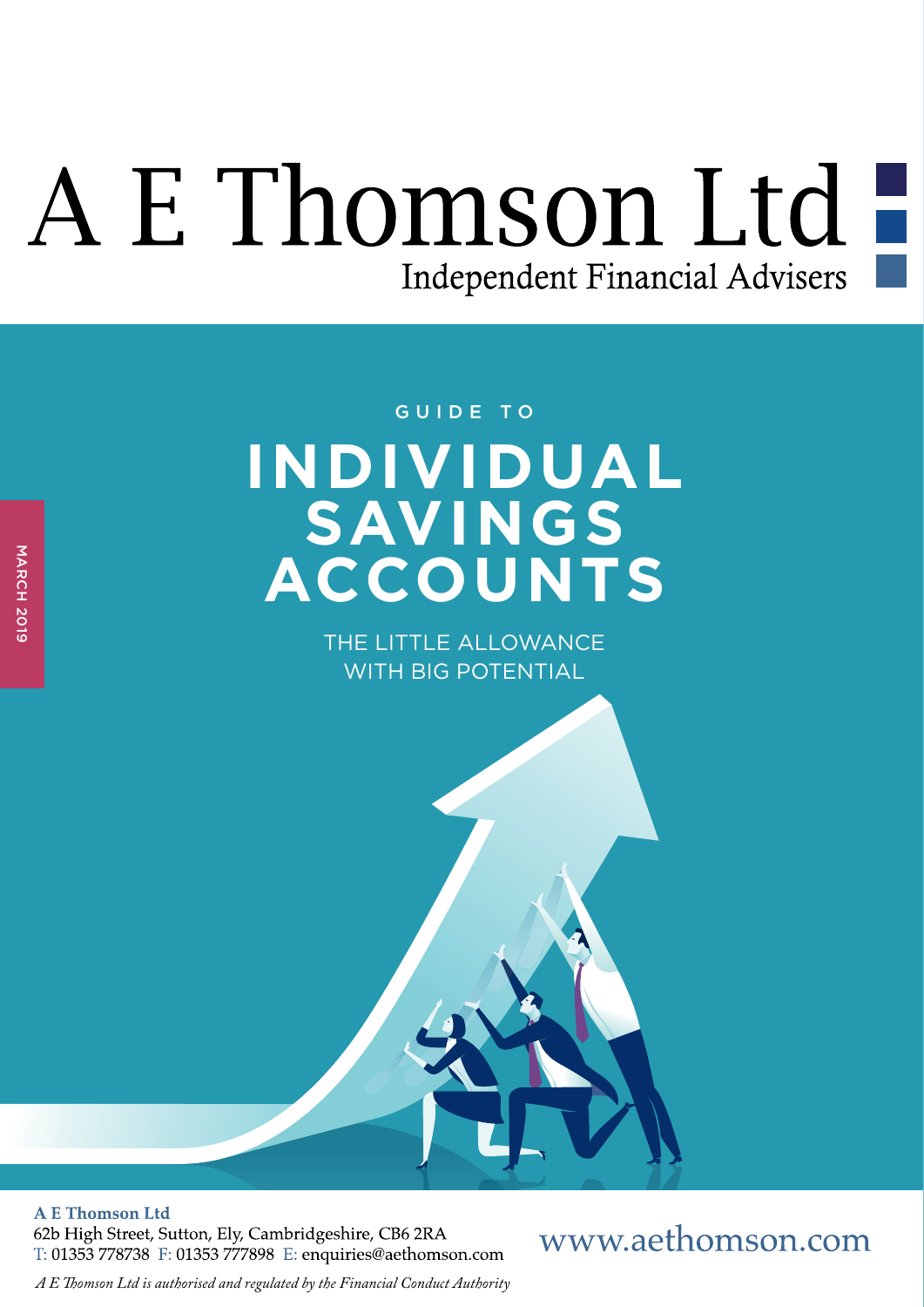#### GUIDE TO

# **INDIVIDUAL SAVINGS ACCOUNTS**

## The little allowance with big potential **~**

Individual Savings Accounts (ISAs) are an incredibly efective means of shielding your money from both Capital Gains Tax and Income Tax. Using your tax-free allowances every year should be a standard part of your fnancial planning.

Each tax year, we are each given an annual Individual Savings Account (ISA) allowance. This can build up quickly, letting you accumulate a substantial tax-efficient gain in the long term. The ISA limit for 2018/19 is £20,000, and anyone wishing to utilise their allowance should do so before the deadline at midnight on Friday 5 April 2019, which marks the end of the 2018/19 tax year.

It is a 'use it or lose it' allowance, meaning that if you don't use all or part of it in one tax year, you cannot take that allowance over to the next year. Utilising your ISA allowance to invest tax-efficiently could lead to significant savings in Capital Gains Tax and even improve your potential returns.

We've answered some typical questions we get asked about how to best use the ISA allowance to help make the most of the opportunities as this tax year draws to a close.

#### **Q: What is an ISA?**

A: An ISA is a 'tax-efficient wrapper' designed to go around an investment. Types of ISA

include a Cash ISA and Stocks & Shares ISA. A Cash ISA is like a normal deposit account, except that you pay no tax on the interest you earn. Stock & Shares ISAs allow you to invest in equities, bonds or commercial property without paying personal tax on your proceeds.

#### **Q: Can I have more than one ISA?**

A: You have a total tax-efficient allowance of  $£20,000$  for this tax year. This means that the sum of money you invest across all your ISAs this tax year (Cash or Stocks & Shares) cannot exceed £20,000. However, it's important to bear in mind that you have the fexibility to split your tax-free allowance across as many ISAs and ISA types as you wish. For example, you may invest £10,000 in a Stocks & Shares ISA and the remaining  $£10,000$  in a Cash ISA. This is a useful option for those who want to use their investment for diferent purposes and over varying periods of time.

#### **Q: When will I be able to access the money I save in an ISA?**

**A:** Some ISAs do tie your money up for a signifcant period of time. However, others are pretty fexible. If you're afer fexibility, variable rate Cash ISAs don't tend to have a minimum commitment. This means you can keep your money in one of these ISAs for as long – or as

short a time - as you like. This type of ISA also allows you to take some of the money out of the ISA and put it back in without afecting its tax-efficient status.

#### 'Put your 2018/19 ISA allowance of £20,000 into an ISA by 5 April and don't pay tax on the money your ISA makes'

On the other hand, fxed-rate Cash ISAs will typically require you to tie your money up for a set amount of time. If you decide to cut the term short, you usually have to pay a penalty. But ISAs that tie your money up for longer do tend to have higher interest rates.

Stocks & Shares ISAs don't usually have a minimum commitment, which means you can take your money out at any point. That said, your money has to be converted back into cash before it can be withdrawn.

#### **Q: What is a Help to Buy ISA?**

**A:** A Help to Buy ISA is an ISA designed to help frst-time buyers save up a deposit for their home. The Government will add 25% to the savings, up to a maximum of £3,000 on savings of £12,000. If you pay into a Help to Buy ISA in the current tax year, you cannot also pay into another Cash ISA.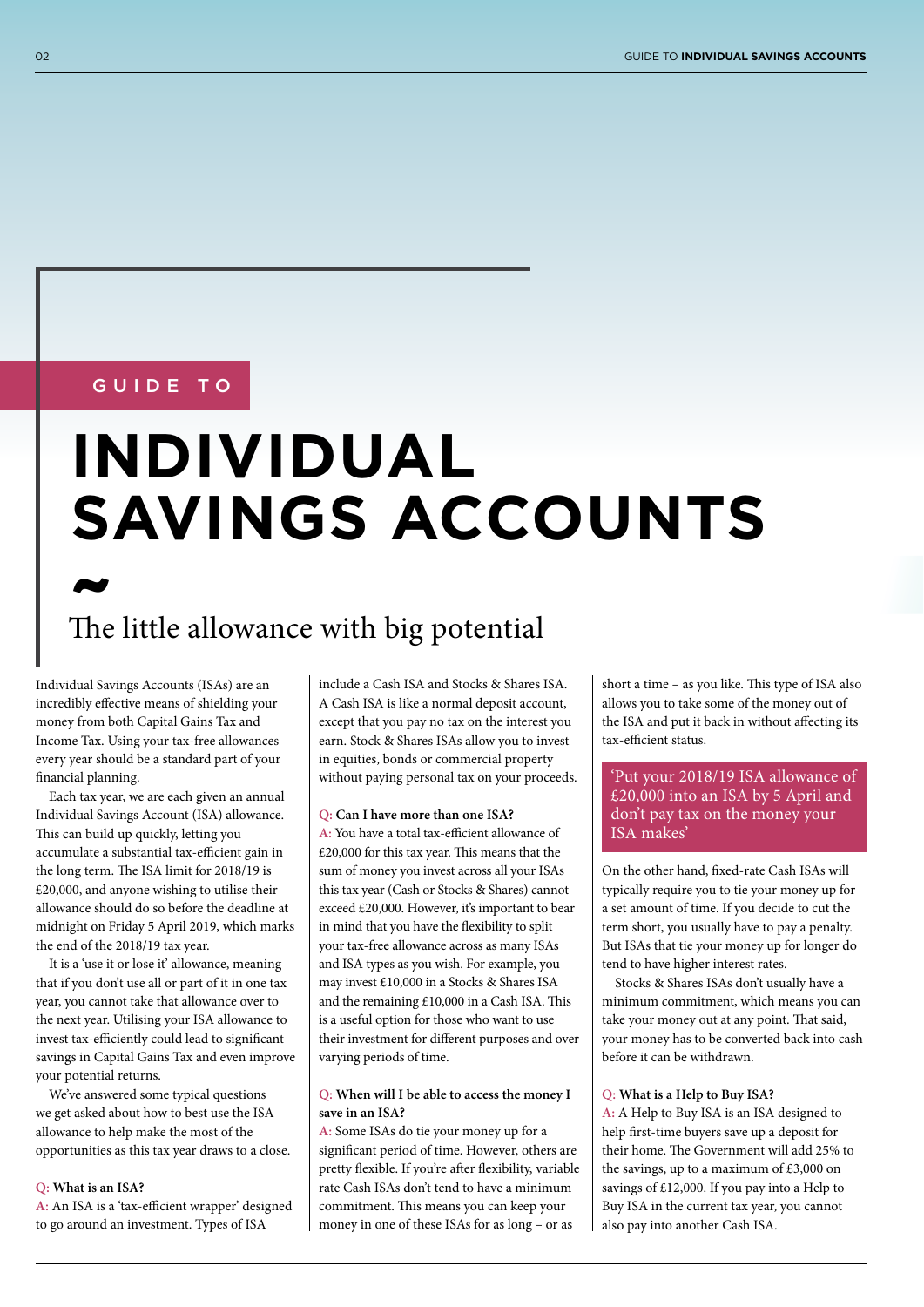**Q: Could I take advantage of a Lifetime ISA? A:** You must be 18 or over but under 40 to open a Lifetime ISA. You can use a Lifetime ISA to buy your frst home or save for later life. You can put in up to £4,000 each year until you're 50. The Government will add a 25% bonus to your savings, up to a maximum of £1,000 per year.

**Q: What is an Innovative Finance ISA? A:** An Innovative Finance ISA allows individuals to use some or all of their annual ISA allowance to lend funds through the Peer to Peer lending market. Peer to Peer lending allows individuals and companies to borrow money directly from lenders. Your capital and interest may be at risk in an Innovative Finance ISA and your investment is not covered under the Financial Services Compensation Scheme.

**Q: Is tax payable on ISA dividend income? A:** No tax is payable on dividend income. You don't pay tax on any dividends paid inside your ISA. Outside of an ISA, you currently receive a £2,000 dividend income allowance.

#### **Q: Is Capital Gains Tax (CGT) payable on my ISA investment gains?**

**A:** You don't have to pay any CGT on profits. You make a profit when you sell an investment for more than you purchased it for. If you invest outside an ISA, excluding residential property, any profits made above the annual CGT allowance for individuals (£11,700 in 2018/19 tax year) would be subject to CGT. For basic rate taxpayers, CGT is 10% or more. For higher and additional rate taxpayers, CGT is 20%.

#### **Q: I already have ISAs with several diferent providers. Can I consolidate them?**

**A:** Yes you can, and you won't lose the taxefficient 'wrapper' status. Many previously attractive savings accounts cease to have a good rate of interest, and naturally some Stocks & Shares ISAs don't perform as well as investors would have hoped. Consolidating your ISAs may also substantially reduce your paperwork. We'll be happy to talk you through the advantages and disadvantages of doing it.

**Q: Can I transfer my existing ISA? A:** Yes, you can transfer an existing ISA from one provider to another at any time as long as the product terms and conditions allow it. If you want to transfer money you've invested in an ISA during the current tax year, you must transfer all of it. For money you invested in previous years, you can choose to transfer all or part of your savings.

**Q: What happens to my ISA if die prematurely?** A: The rules on ISA death benefits allow for an extra ISA allowance to the deceased's spouse or registered civil partner.  $\blacksquare$ 

#### **LOOKING FOR WAYS TO MAKE YOUR MONEY WORK HARDER?**

T*e ISA season is a great time of year to do a spring-clean of your* f*nances and explore new ways to give your savings a tax-e*f*cient boost. Whether you're new to investing or an experienced investor, we can help you consider the options available. To discuss your requirements, please contact us.*